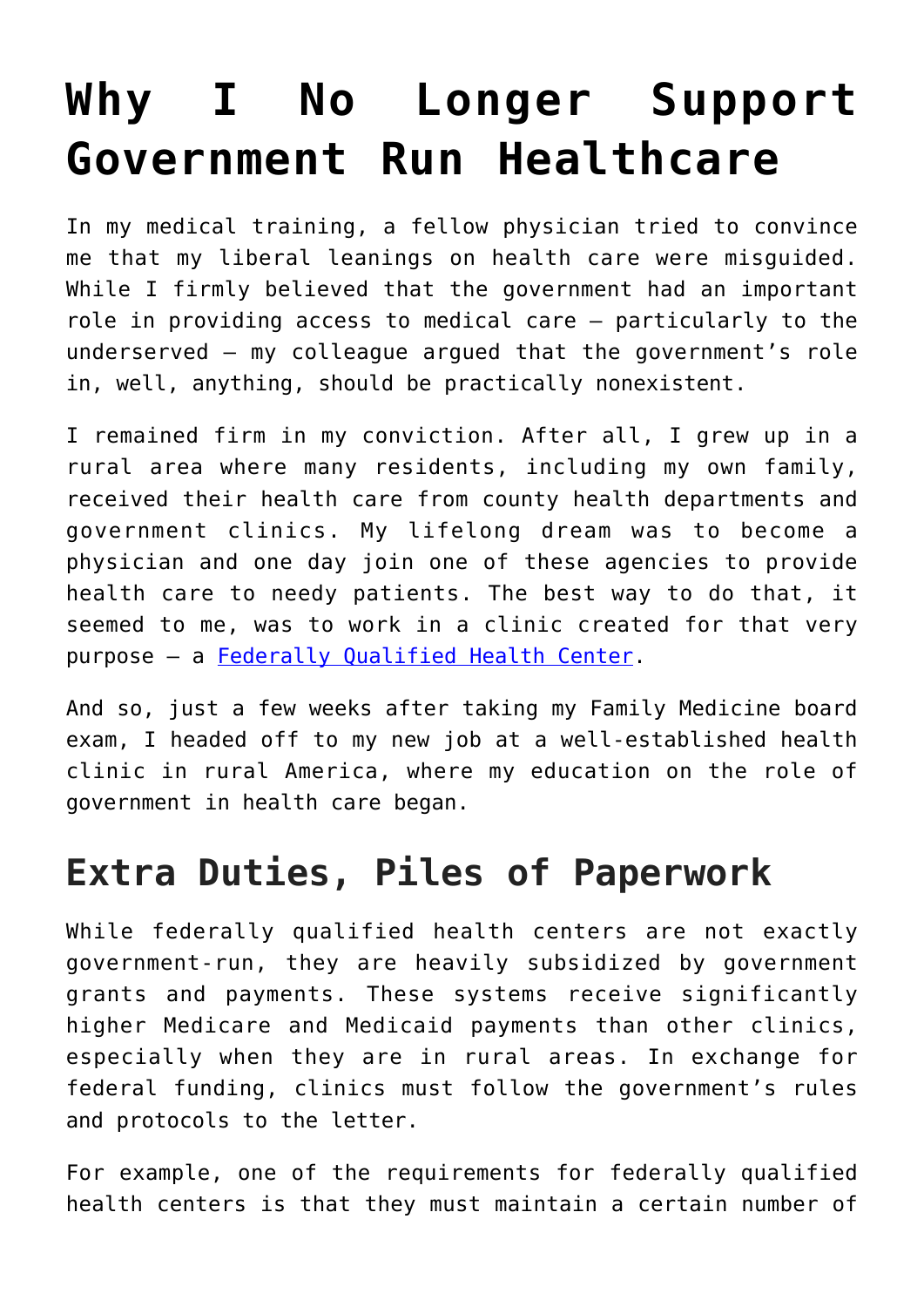physician assistants and nurse practitioners. Rural health clinics were the first sites to receive a [federal mandate](https://www.hrsa.gov/sites/default/files/ruralhealth/pdf/rhcmanual1.pdf) to hire non-physician practitioners.

For me, this meant supervising a physician assistant from day one. And within a few months, a brand new nurse practitioner was added to my list of responsibilities. Despite this extra workload, there was no time allotted in my schedule to provide education, review charts or discuss cases – nor was I compensated for my extra duties.

Federal regulations also create massive amounts of paperwork. While the medical staff worked hard to move patients through the registration process, my schedule often ran hours behind as forms were signed and documents reviewed.

## **Bullying Tactics**

This bottleneck often led to me starting my day late and working into the evening. When I started coming in a bit later than my assigned start time, knowing that patients would not be ready for me, I was given a stern warning by administrators.

This chastisement was commonplace. Compliance with federal regulations requires a team of office bureaucrats, and these managers acted as clinic enforcers. Medical providers were routinely warned, threatened, and bullied over minor infractions or for questioning policies.

At one staff meeting, a top administrator announced that he was going to "have a 'come to Jesus' talk" with the medical staff to respond to complaints about the electronic health record. At another meeting, a manager literally screamed in my face when I questioned an office policy. When I complained to a senior administrator, I was told, "You are welcome to leave any time."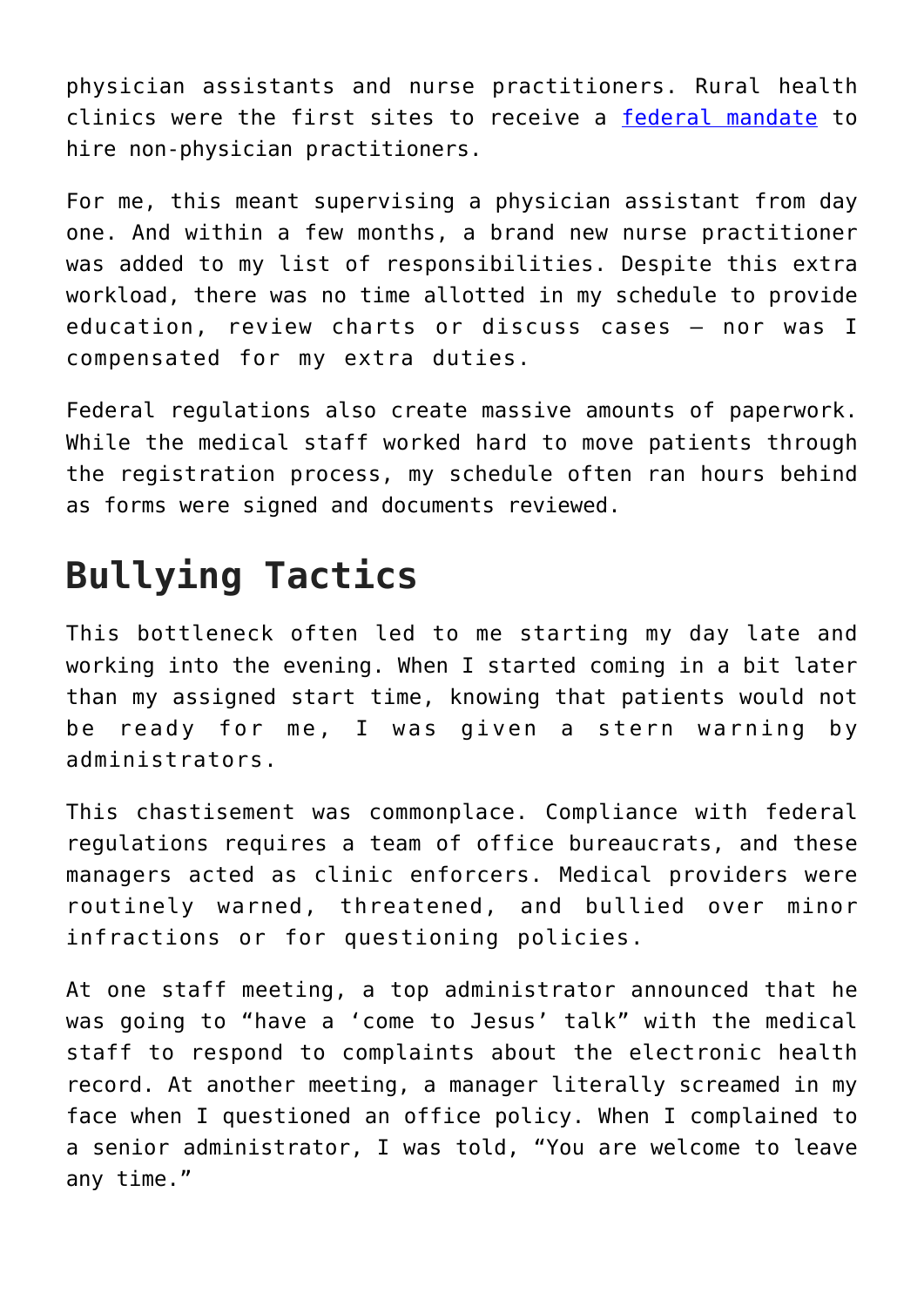But I couldn't leave.

You see, I had signed a contract with the government. As a [National Health Service Corps](https://nhsc.hrsa.gov/) scholarship recipient, I had agreed to work at a health shortage site for four years. In exchange, the program paid my medical school tuition. The penalty for breaking the contract was harsh: repay three times the tuition amount immediately or go to jail.

I was trapped.

So, I put my head down. I shut my mouth. I stopped suggesting improvements or changes that might make the system more efficient and improve patient care. I humbled myself before my managers and administrators, saying "yes, sir," and "no, ma'am."

This technique worked like a charm. No one screamed at me anymore. I even got a large raise.

But inside I seethed. My blood pressure spiked. My neck ached. I was anxious and depressed.

The day that my government contract expired was one of the happiest days of my life. I was free. Never again would I sell myself into indentured servitude – not to the government or any other agency.

## **When Doctors Suffer, So Do Patients**

Instead, this left-wing liberal found herself leaning to the right, embracing free-market principles to achieve the very same dream of helping the underserved by opening a [direct](https://www.kevinmd.com/blog/2019/02/direct-primary-care-physicians-are-not-concierge-doctors.html) [primary care](https://www.kevinmd.com/blog/2019/02/direct-primary-care-physicians-are-not-concierge-doctors.html) practice.

In this new model, I care for many of the same patients I served at the health center – sans paperwork, burdensome regulations, and mid-level managers. My patients receive affordable, quality health care without the indignity of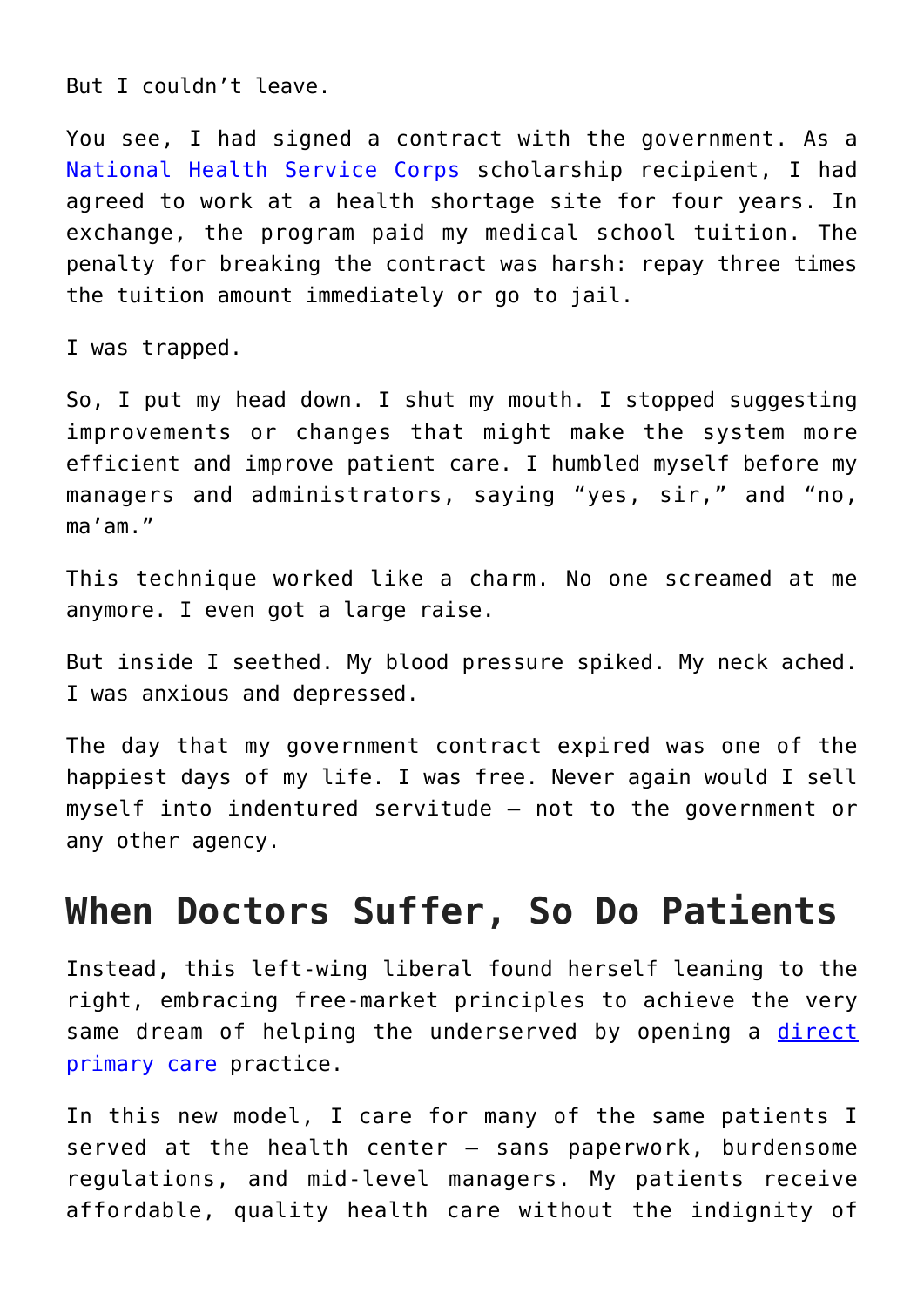waiting in long lines or being forced to prove their financial eligibility.

While it has been several years since I worked in a federally qualified health center, studies show that these clinics are only getting worse. A study in 2013 reported [significant](https://www.healthaffairs.org/doi/pdf/10.1377/hlthaff.2017.0205) [declines](https://www.healthaffairs.org/doi/pdf/10.1377/hlthaff.2017.0205) in multiple measures, including professional satisfaction, work environment, and practice culture. In other words, doctors working at federally qualified health centers are at high risk of becoming burned out.

This burnout doesn't just hurt physicians. When doctors are miserable, patients suffer. Studies show that burned-out doctors have lower patient satisfaction, poorer quality of care, and are more likely to make a [medical error,](https://www.ncbi.nlm.nih.gov/pubmed/30193239) especially when they are [depressed](https://www.ncbi.nlm.nih.gov/pmc/articles/PMC2258399/).

I recently met a physician working at a federally qualified health center through an immigration visa. She told me that the company holds her work visa over her head, threatening her with deportation any time her patient satisfaction scores dip. Frightened, she asked me for advice.

I told her that she could do what I did – keep your head down, your mouth shut, and make your bosses happy. Get psychotherapy to help you cope.

Imagine an America where this is the only option for physicians and the impact that miserable, trapped physicians will have on patient care.

I still believe that government has a role in health care. But as the sole player in the health care system? Take it from someone with experience. This is the wrong answer.

—

*This article was originally published on FEE.org. Read the [original article.](https://fee.org/articles/i-was-a-physician-at-a-federally-qualified-health-center-heres-why-i-no-longer-believe-government-health-care-can-work/)*